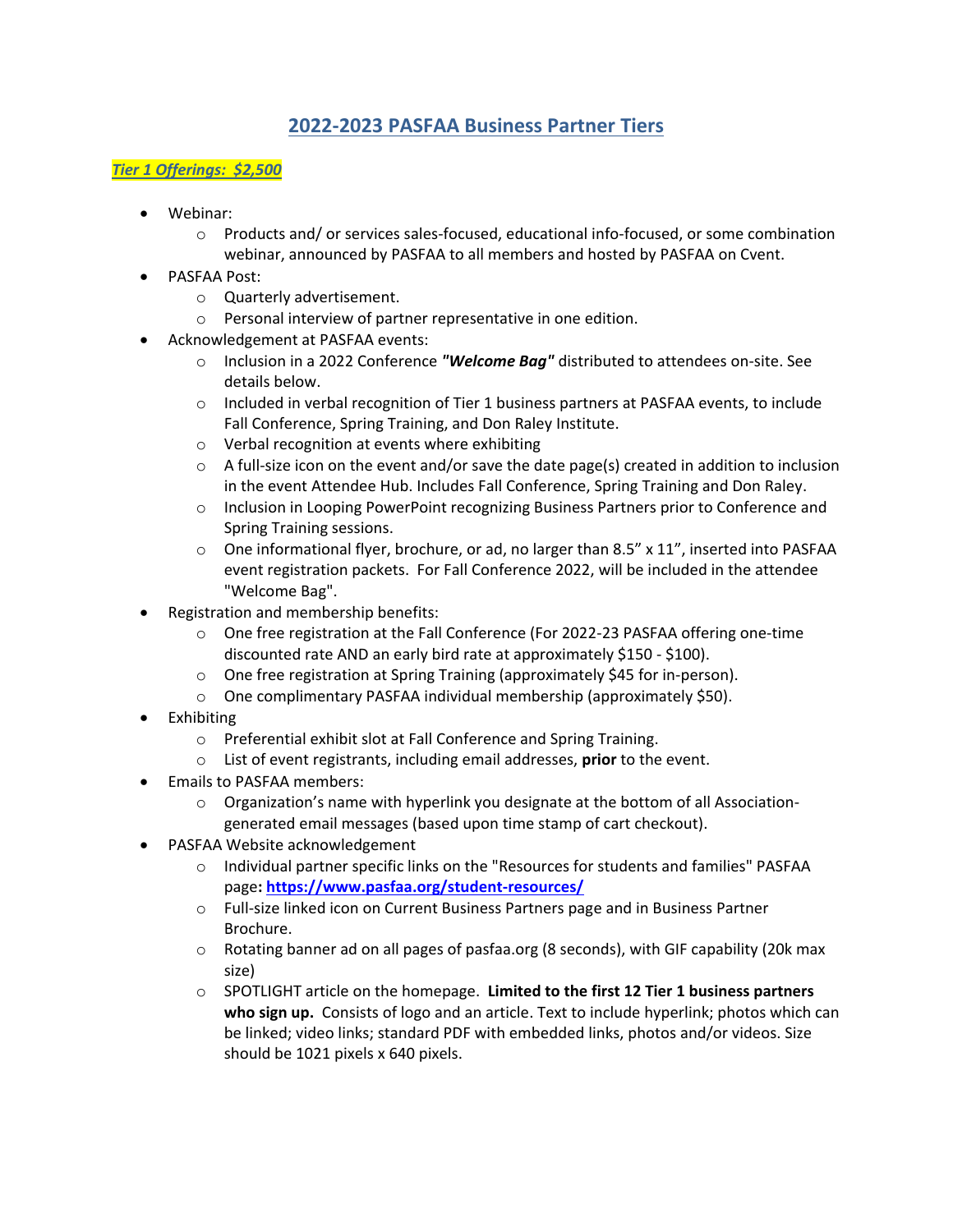### *Tier 2 Offerings: \$1,500*

- PASFAA Post:
	- $\circ$  Text-only acknowledgement of all Tier 2 partners in each edition, all in one article.
- Acknowledgement at PASFAA events:
	- o Included in verbal recognition of Tier 2 business partners at PASFAA events, to include Fall Conference, Spring Training, and Don Raley Institute.
	- o Verbal recognition at events where exhibiting.
	- $\circ$  A half-size/thumbnail-size icon on the event and/or save the date page(s) created in addition to inclusion in the event Attendee Hub. Includes Fall Conference, Spring Training and Don Raley.
- Registration and membership benefits:
	- o One free registration at Spring Training (approximately \$45 for virtual)
	- o One complimentary PASFAA individual membership (approximately \$50)
- Exhibiting
	- o Randomly-assigned exhibit slot at Fall Conference and Spring Training events
	- o List of event registrants, including email addresses, **prior** to the event
- PASFAA Website acknowledgement
	- o Half-size linked icon on Current Business Partners page.

*Exhibit-only Offerings: \$500 or \$800* (\$500 if Conference-only, \$800 if Conference and Spring Training)

- Acknowledgement at PASFAA events:
	- o Verbal recognition at events where exhibiting.
	- $\circ$  Institution's name with hyperlink listed on each selected event's web page (text only) in addition to inclusion in the event Attendee Hub.
- Exhibiting
	- o Randomly assigned exhibit slot at Fall Conference and/or Spring Training events (\$500 if Conference-only, \$800 if Conference and Spring Training)
	- o List of event attendees, including email addresses, **after** the event
- PASFAA Website acknowledgement
	- o Hyperlinked institution name on Current Business Partners page.

### *Resource Page Link: \$500*

• Individual partner specific links on the "Resources for students and families" PASFAA page**: <https://www.pasfaa.org/student-resources/>**Can include reference to partner products, services, financial literacy, scholarships, etc.

### **Additional Details: 2022-2023**

### *2022 Fall Conference "Welcome Bag":*

The PASFAA Council and the Fall Conference Committee are excited to make this part of the 2022 Conference at the Seven Springs Mountain Resort. When checking in at the conference site, attendees will receive the Conference *"Welcome Bag"* which will include *items from Tier 1 Business Partners who*